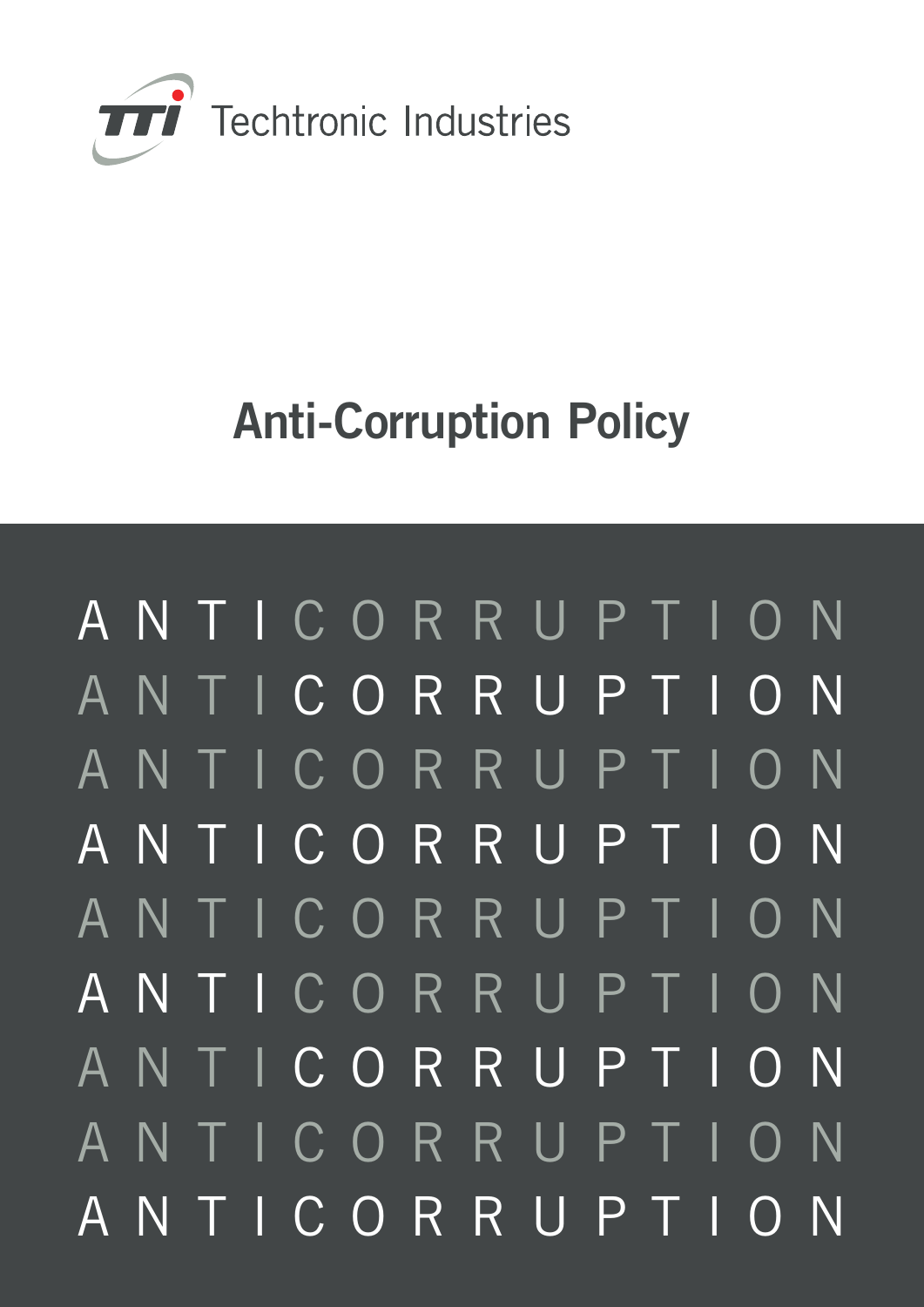### Contents.

| 1. Introduction                                         | 3              |
|---------------------------------------------------------|----------------|
| 1.1 Applicability                                       | 3              |
| 1.2 Penalties for non-compliance                        | 3              |
| 1.3 Compliance with all applicable laws and regulations | 3              |
| 2. Anti-Corruption Laws and Regulations                 | $\overline{4}$ |
| 2.1 Who are government officials?                       | 6              |
| 2.2 Accounting and record-keeping                       | 7              |
| 3. Guidelines                                           | 8              |
| 3.1 Guidelines                                          | 8              |
| 3.1.1 General guidelines                                | 8              |
| 3.1.2 Gifts                                             | 9              |
| 3.1.3 Meals and entertainment                           | 10             |
| 3.2 Company-sponsored travel                            | 11             |
| 3.3 Political contributions                             | 12             |
| 3.4 Charitable contributions                            | 12             |
| 3.5 Engaging business partners                          | 13             |
| 3.5.1 Gathering background information                  | 13             |
| 3.5.2 Identifying red flags                             | 13             |
| 3.5.3 Monitoring performance                            | 14             |
| 3.5.4 Compensation                                      | 14             |
| 3.6 Solicitation of bribes                              | 15             |
| 3.6.1 Exception for extenuating circumstances           | 15             |
| 4. Reporting Violations                                 | 16             |
| 5. Conclusion                                           | 17             |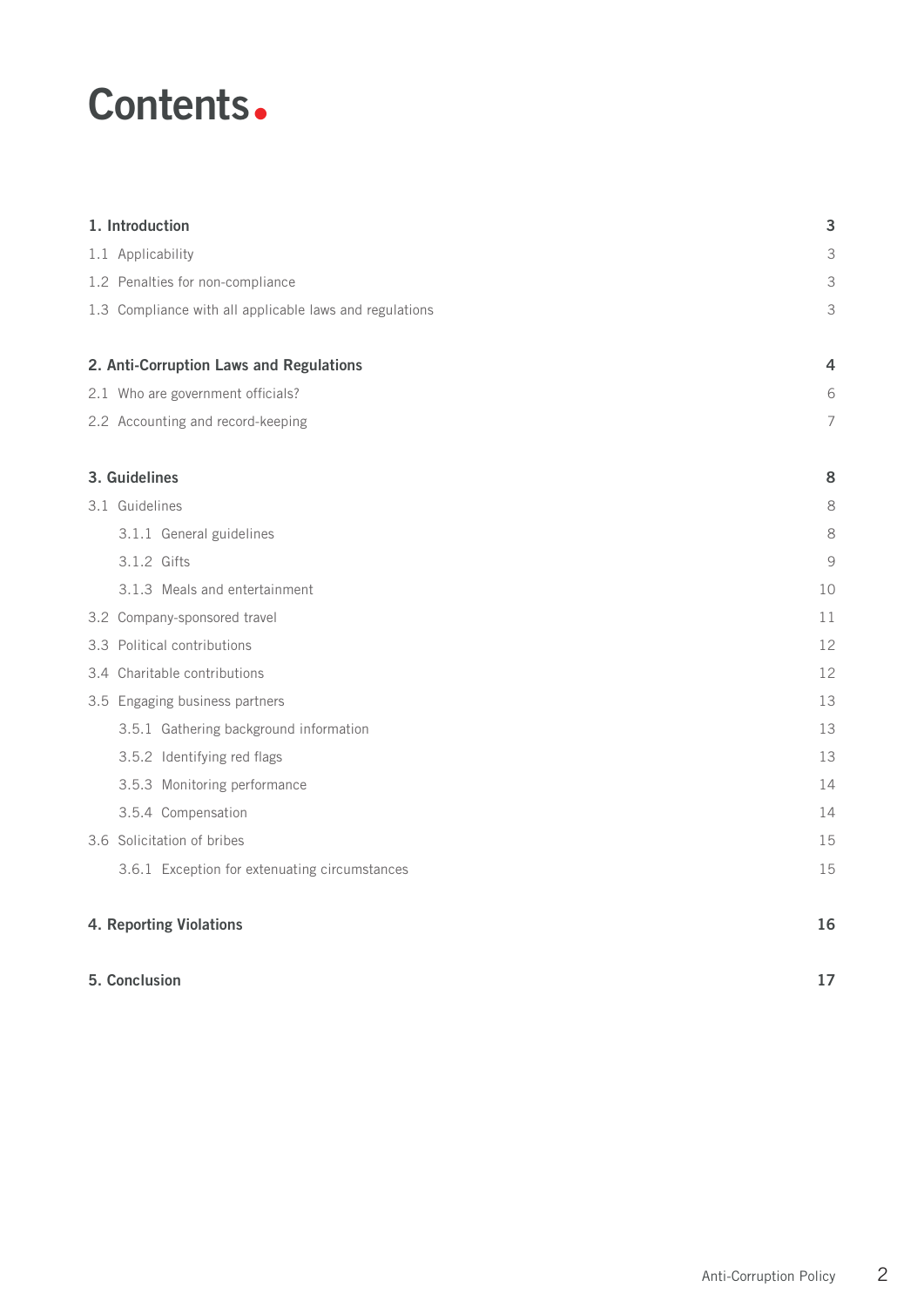## 1. Introduction.

This Anti-Corruption Policy ("Policy") reflects our commitment to ethical business practices.

Corruption is against our values and against the law and can lead to fines and other penalties, including imprisonment for those individuals involved. This policy is designed to prevent corruption in all our activities.

### 1.1 Applicability

This Policy applies to::

- TTI and our majority owned or -controlled subsidiaries and affiliates throughout the world
- All TTI employees including full-time, part-time, contract and temporary employees
- All TTI partners, including but not limited to:
	- Distributors
	- Resellers
	- Suppliers
	- Joint-venture partners
	- Agents
	- Intermediaries and consultants
	- Subcontractors
	- Manufacturer's representatives

#### 1.2 Penalties for non-compliance

Beyond the legal and financial penalties that TTI and its employees could suffer as a result of non-compliance with this Policy and any other applicable anti-corruption laws, failure to comply also result in disciplinary action, up to and including termination of employment.

Managers who fail to supervise employees' compliance with this Policy may also be the subject of discipline. Managers should lead by example and be a resource for employees who have questions or need advice.

### 1.3 Compliance with all applicable laws and regulations

We follow the most stringent law, regulation or policy applicable to our work. If the laws or regulations applicable to your business are less stringent than this policy, then you must follow this policy. We have endeavored to ensure that this policy is at least as strict as the laws and regulations in which we do business, but if it turns out that an applicable law or regulation is stricter than this policy, then you must follow that law or regulation. If you have any doubt about what is expected of you under the law or our Policy, you must seek guidance from your Legal Department or Human Resources department or one of the other resources mentioned at the end of this policy.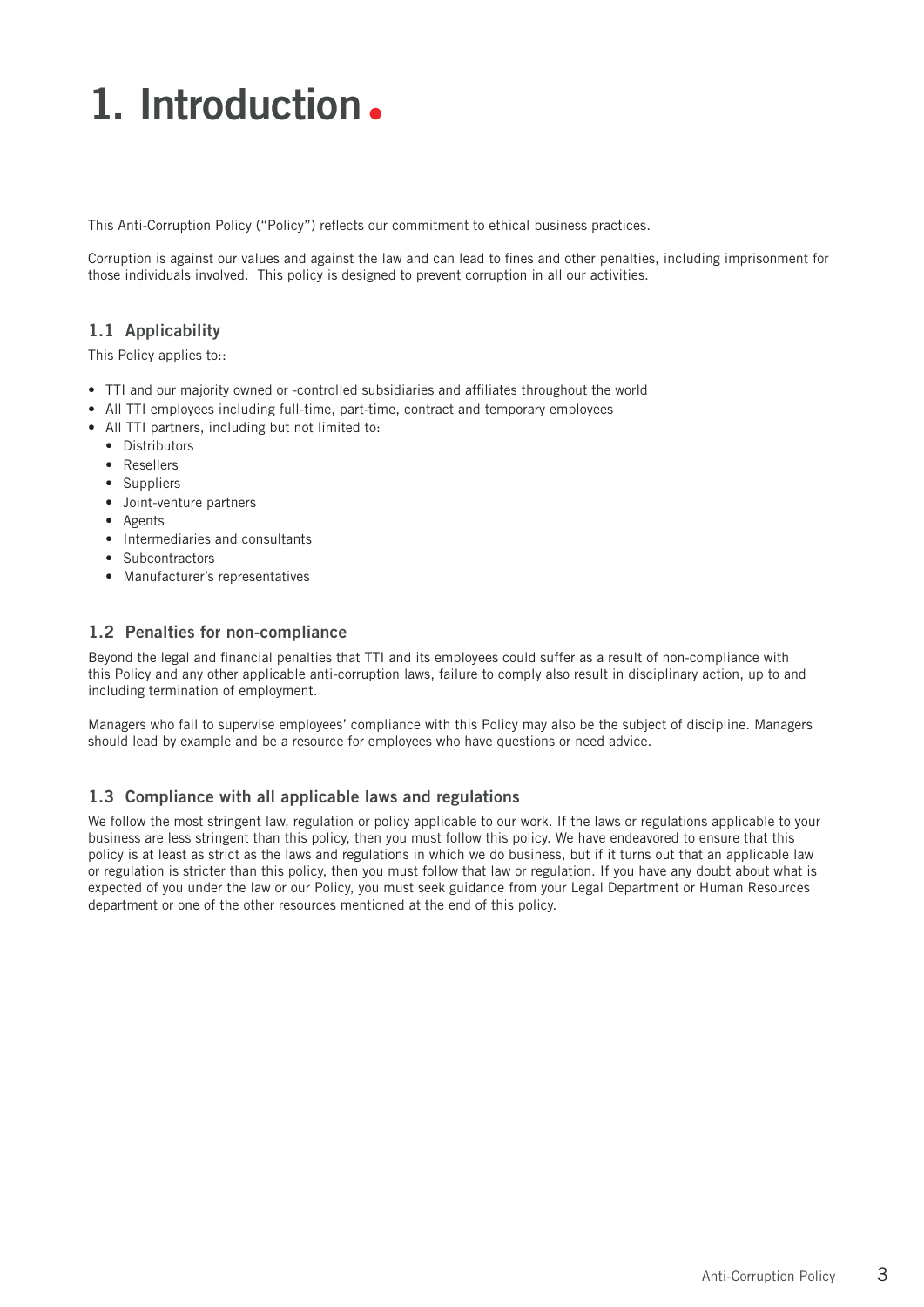## 2. Anti-Corruption Laws and Regulations •

TTI does not tolerate corruption. Perhaps the most common or most discussed form of corruption is bribery. Bribes are offers or payments of anything of value to gain an improper business advantage or to otherwise influence a decision or action, such as gifts of money or items above a nominal value, lavish and overly expensive entertainment, plane tickets or stays at resorts outside of TTI business, or donations to a charity important to the person at whom the bribe is aimed.

Global anti-corruption laws provide that bribes and other forms of corruption cannot be used to gain an improper business advantage. These laws include:

- The Foreign Corrupt Practices Act (FCPA) of the United States
- The Bribery Act of the United Kingdom
- The Prevention of Bribery Ordinance of Hong Kong
- The Criminal Law and Anti-Unfair Competition Law of the People's Republic of China
- The Criminal Law Convention on Corruption of the Council of Europe
- The Organisation for Economic Co-operation and Development (OECD) Anti-Bribery Convention
- Various domestic anti-corruption laws from many other countries where we or our business partners operate

These laws may impose specific requirements in certain situations, meaning we should never hesitate to reach out to our supervisors, managers and the Legal or HR Departments for guidance on how to proceed with a transaction.

Apart from anti-corruption laws, this policy prohibits those to whom it applies from offering, providing or accepting bribes or otherwise participating in any illegal or corrupt activities. Anyone observing or learning of such activities must report the information through the avenues set forth at the end of this Policy.

To assist your understanding, reproduced below are the basic planks of the anti-corruption prohibitions embodied in this Policy and the referenced anti-corruption laws:

|    | <b>Basic Concept</b>                                  | <b>Explanation</b>                                                                                                                                                                                                                                                                   |
|----|-------------------------------------------------------|--------------------------------------------------------------------------------------------------------------------------------------------------------------------------------------------------------------------------------------------------------------------------------------|
| 1. | Never offer, make or accept a payment                 | Cash or cash equivalents of more than nominal value                                                                                                                                                                                                                                  |
| 2. | Or anything of value                                  | Any valuable item of more than nominal value, such as<br>jewelry, plane tickets, vacations                                                                                                                                                                                           |
| 3. | Directly or indirectly                                | Directly:<br>the offer or payment is made to directly to the person<br>whose actions it is intended to influence.                                                                                                                                                                    |
|    |                                                       | Indirectly:<br>the offer or payment is funneled through an<br>a.<br>intermediary, such as an agent, subcontractor, or<br>consultant.                                                                                                                                                 |
|    |                                                       | The offer or payment is embedded in a business<br>b.<br>transaction ("a kickback"), such as, for example, a<br>potential distributor offering you personally a portion<br>of the profit they make from selling TTI products if<br>you choose them over other potential distributors. |
| 4. | To or from a commercial entity or government official | A commercial entity is any business and any of its<br>employees, agents and representatives, including<br>subcontractors, consultants, and others acting on the<br>business' behalf. For a further explanation, see the<br>section on "Who are government officials?" below.         |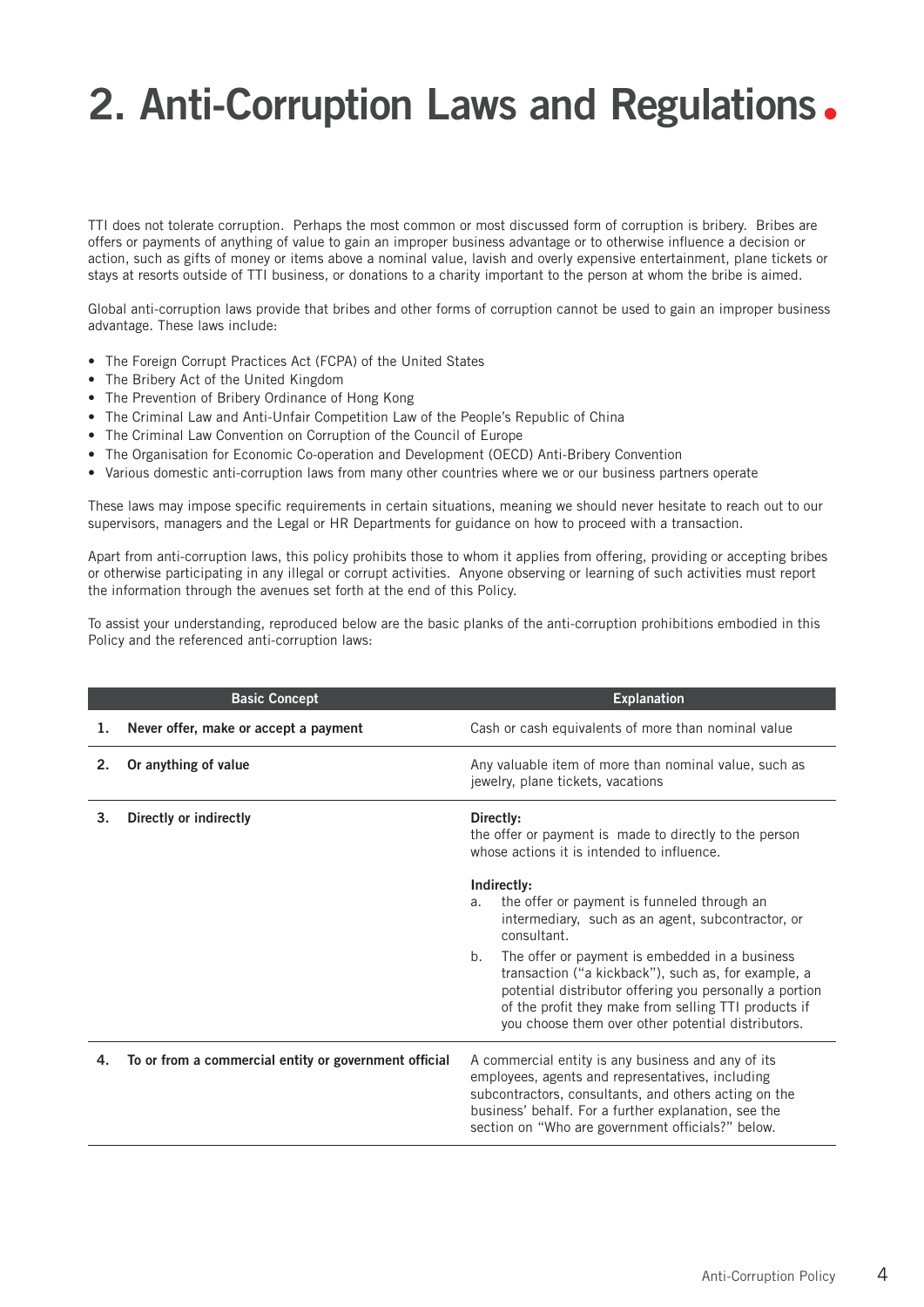## 2. Anti-Corruption Laws and Regulations

5. To obtain or retain business or gain an improper business advantage

Remember that even an attempt to obtain or secure an improper business advantage, regardless of whether it is successful, is prohibited.

For the avoidance of doubt, an improper business advantage can be defined as an undue strengthening of our business position, which we would not have without offering, paying or accepting a bribe. This is different from recognizing the loyalty or business contribution of a business partner.

When in doubt about any offer, payment or other aspect of a transaction or business relationship, ask yourself the following questions:

- Does this feel right?
- Would my friends, family and colleagues approve?
- Would I be comfortable if this were discussed in a newspaper?

If the answer to one or more of these questions is no, step away from the situation and seek guidance from your manager or the Legal or HR Departments on how best to proceed.

#### Living Our Values

Scenario: I work in the Purchasing Department. was leaving, the supplier offered me what appeared to be a pearl necklace as a gift for my wife for my accepted it.

Response: You should not have accepted the gift without knowing its true value because the circumstances under which it was given indicate that the supplier's motivation was to influence your decision on whether to give his company the contract. You should have declined the gift, or if you accepted because you were concerned that declining would be rude or perceived as an insult, you should have immediately consulted your Legal Department to seek further advice on gift handling.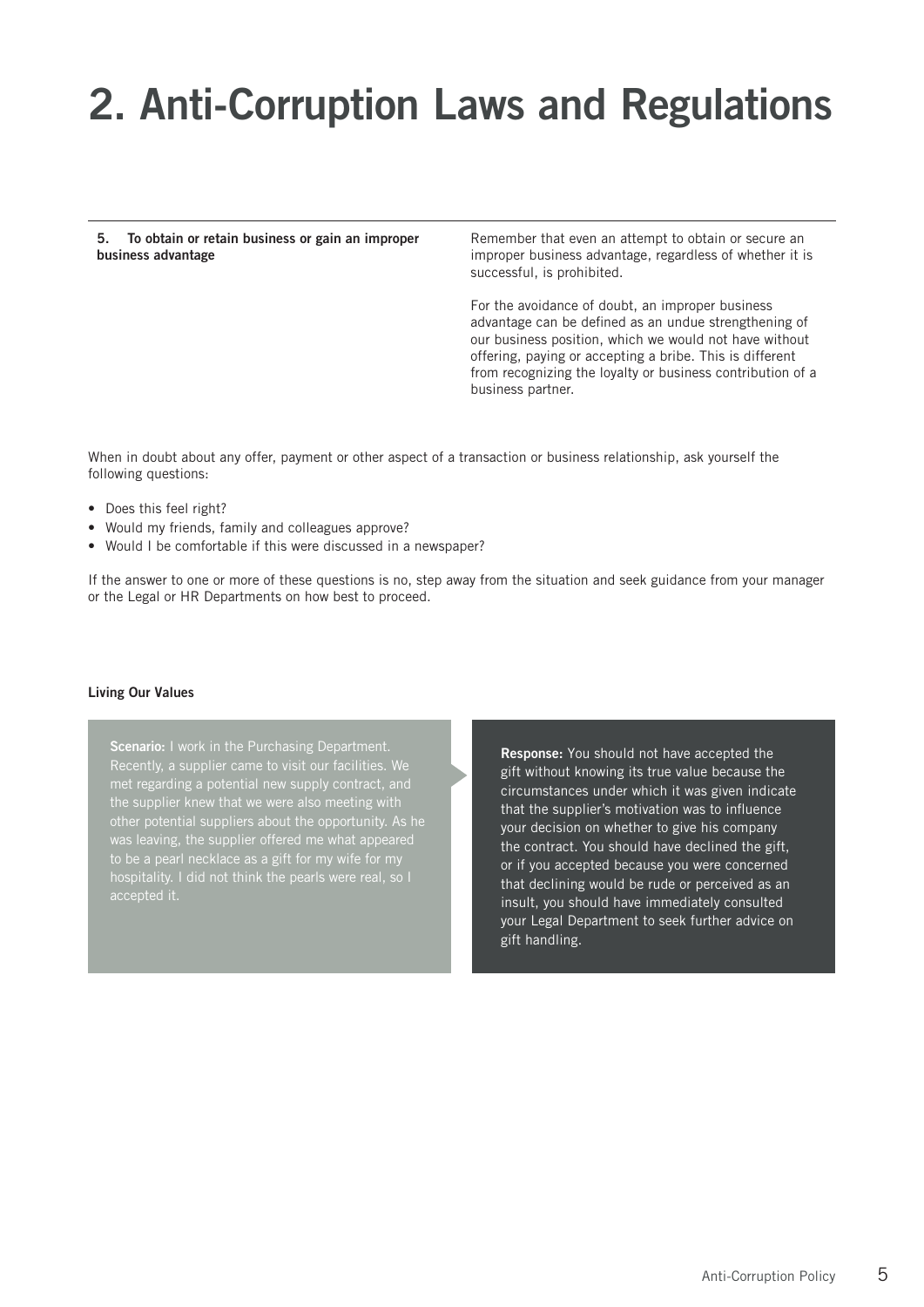## 2. Anti-Corruption Laws and Regulations

### 2.1 Who are government officials?

For the purposes of anti-corruption laws and our Policy, the term "government officials" is not limited to persons holding elected or appointed government offices, ministers of government departments, political representatives or other positions that one might typically think of as government positions. The following individuals can also qualify as government officials:

- Employees of government departments and agencies, regardless of rank - including but not limited to tax or customs officials
- Employees of state-owned or -controlled entities, including state-owned or -controlled commercial enterprises, such as national airlines, rail operators and employees of public institutions such as universities
- Employees of public international organizations, such as the World Bank, the International Monetary Fund and the United Nations
- Any political party official or candidate, any judge or legislator and members of royal families who may lack "official" authority but who maintain ownership or managerial interests in government enterprises
- Anyone "acting in an official capacity" (that is, under a delegation of authority from the government to carry out government responsibilities), including uncompensated officials if they have actual influence in awarding government business
- Technical or marketing consultants who also hold a government position

Providing anything of value to a close family member of a government official can also be considered a violation of antibribery laws and of our Policy.

Our Policy highlights interactions with government officials because global anti-corruption laws emphasize dealing with government officials transparently, and corrupt acts carry severe penalties for companies and individuals. As an international company and a leader in our industry, we may need to interact with government officials occasionally and must do so in accordance with applicable laws. As a member of TTI, you are required to evaluate the transactions you are involved in to determine whether government officials are participating in any way. Since the list of possible government officials is expansive, you are encouraged to seek out the Legal Department for assistance and guidance.

#### Living Our Values

Scenario: Muhammad is trying to obtain a permit to get permission to use a particular piece of property trying to get a permit for that same location. A local official takes Muhammad aside and says that he will favor his request over those of the competitors if Muhammad will give him personally \$5,000 in cash. He explains that this is how business is done, and

Response: Muhammad did not live up to our values. The local official that Muhammad offered payment to is likely considered a government official under most global anti-corruption laws, and the payment is a bribe because it was made to gain an improper business advantage.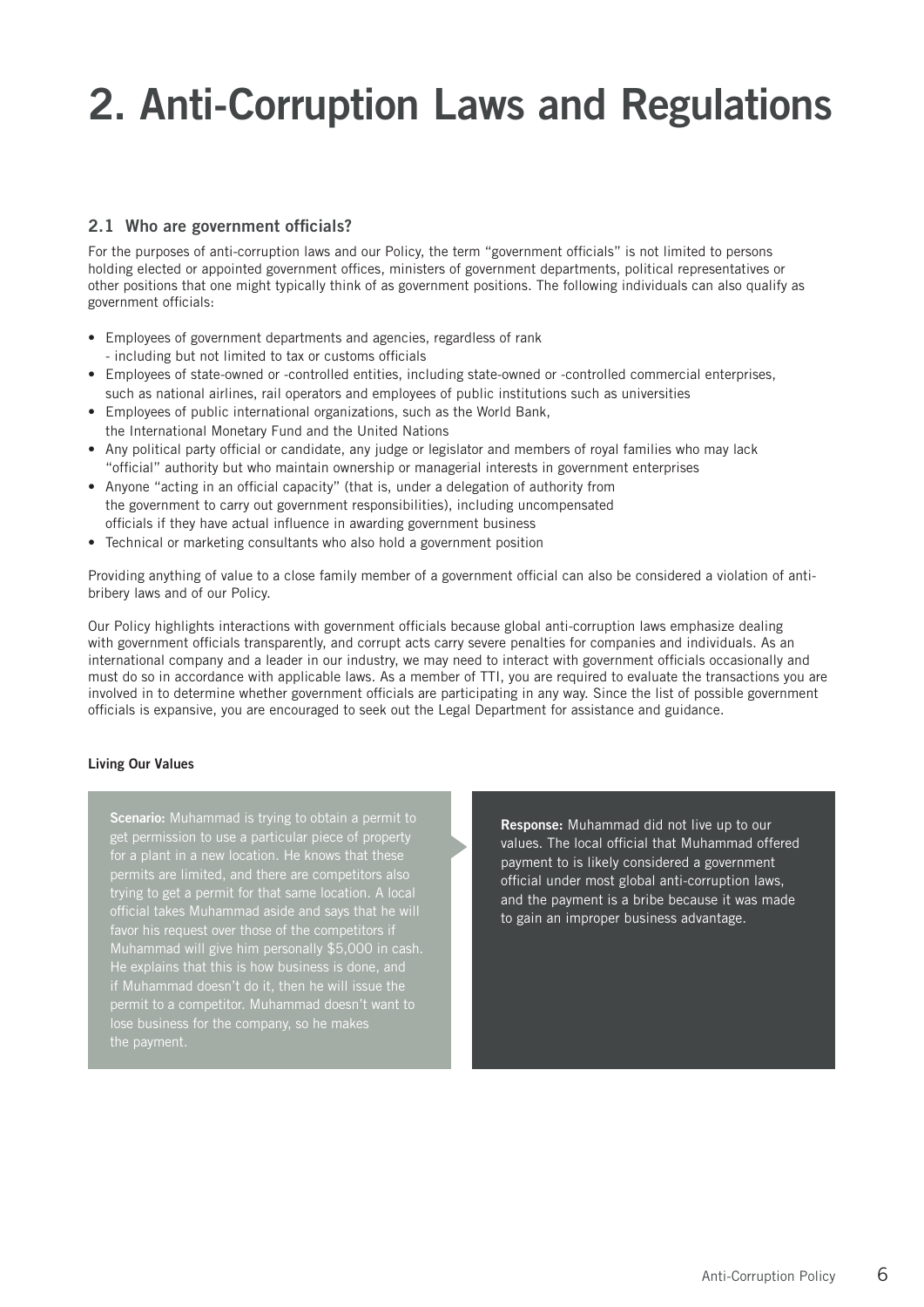## 2. Anti-Corruption Laws and Regulations

### 2.2 Accounting and record-keeping

One of the methods that TTI uses to ensure that all dealings we engage in are free of corruption is to properly record all aspects of every transaction. Keeping accurate books and records is required by the various anti-corruption laws applicable to our business . Therefore, we must comply with all accounting regulations and standards, as well as our internal work policies and processes for submitting all expense reimbursement requests to TTI. Furthermore, when making expenditures on behalf of TTI, we must properly record the details of all transactions, accounting for all funds and benefits received as part of those transactions.

Special care must be taken to ensure that the treatment of any gifts, meals, entertainment or other benefits provided to private parties and government officials complies with TTI's accounting and record-keeping requirements.

The following rules are the guidelines for accurate accounting and record-keeping:

- False or artificial entries are prohibited.
- Undisclosed or unrecorded funds, accounts or assets are prohibited.
- No entry may conceal or disguise the true nature of a transaction.
- No payment is permitted for a purpose other than the purpose described in the supporting documents.
- All employees have a duty to report any false or suspicious entries or when they have reason to believe that an employee may be falsifying records.

To implement the above rules on proper record-keeping, you should:

- Only issue and accept invoices that accurately reflect the transaction to which they relate.
- Never agree to requests for under-invoicing or over-invoicing.
- Never make or approve any payment with the intention, understanding or knowledge that any part of such payment is to be used for any purpose other than what is described in the supporting documents, or when reasons exist to believe that the payment could be used as a bribe.
- Never make or approve cash payments to any party.
- Never make or approve payments to a person other than the authorized payee.
- Never make or approve payments to an account unrelated to the payee's business or nationality, such as offshore bank accounts or accounts under a different name.

Proper record-keeping is essential to our compliance with anti-corruption laws and for us to maintain and uphold the spirit of this Policy.

If you have any questions about these requirements, please contact the Legal or Finance Departments.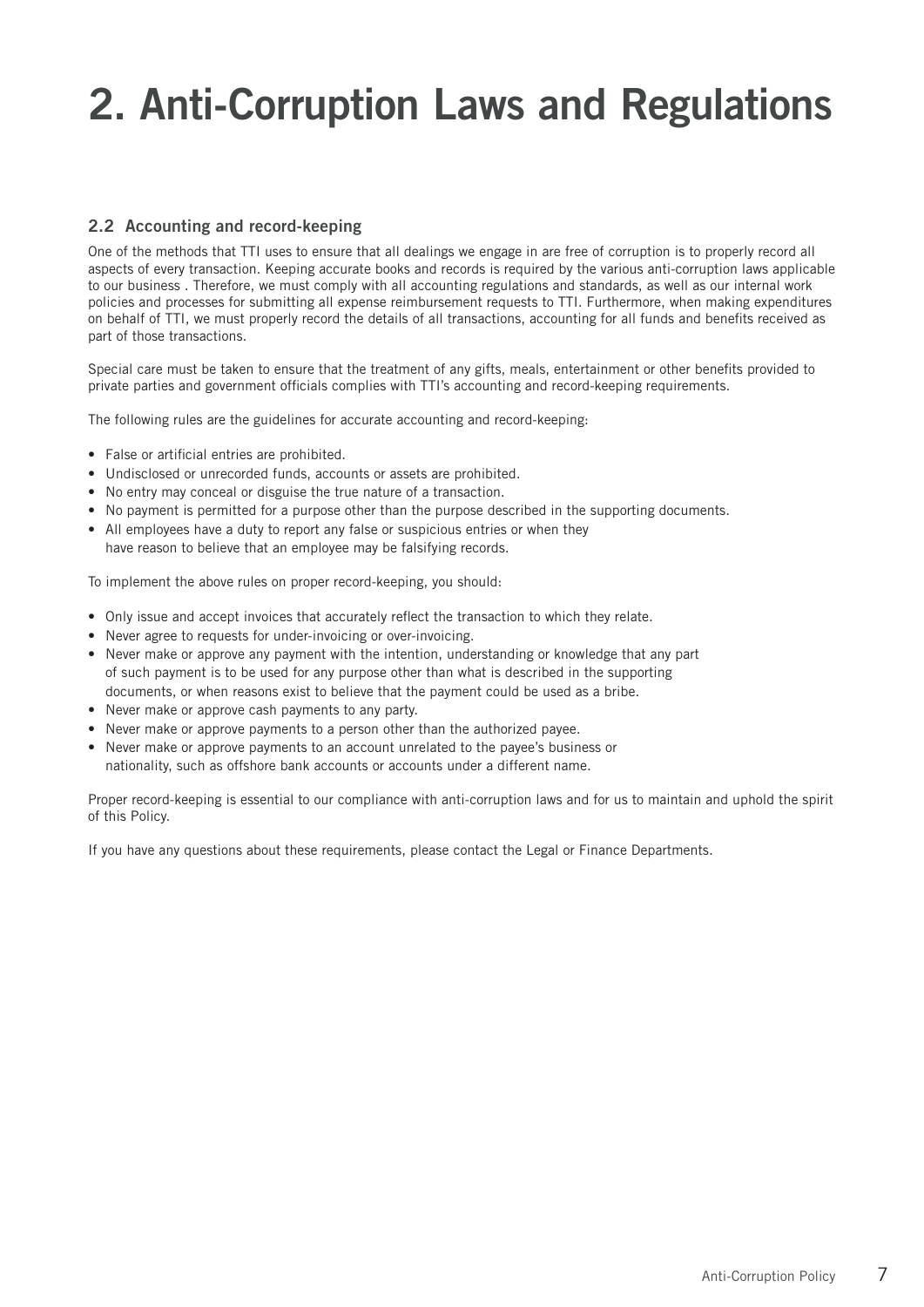This section provides guidance on specific transactions, with reference to TTI's requirements and expectations.

You should refer to this section often to confirm that the transactions and business relationships you are a part of meet TTI requirements, and to ensure that our business remains free of corruption.

### 3.1 Guidelines

We understand that doing business often involves giving and receiving some common courtesies, such as discussing a sales agreement over lunch, meeting with clients for dinner or accepting promotional items at a trade show. This Policy is not meant to hinder your ability to build relationships with external parties and compete in the market. Rather, it should help you identify acceptable and legal business courtesies. Our stance on bribery and corruption means that regardless of local custom, we never give or accept improper gifts, entertainment or any other benefit to gain an inappropriate business advantage.

If you are ever faced with a situation where someone is personally seeking a payment or other item of value in exchange for or in connection with making a business decision or performing their duties and you are unsure of what to do, you should consult the Legal Department. You should always consult the Legal Department if that person is a government official.

#### 3.1.1 General guidelines

Employees should not give, request or accept gifts, meals, entertainment or other items of value from any of TTI's vendors, service providers, customers, competitors or any party seeking to do business with TTI unless all of the following criteria are met:

- There is a clear business purpose related to the promotion or demonstration of TTI's products or services.
- The value is reasonable, which generally means that gifts are nominal in value and meals and entertainment are reasonable under the circumstances and generally within generally accepted practices in our industry.
- The frequency is reasonable.
- Doing so does not violate local customs or the organizational policies of the receiving party.
- Doing so does not give rise to an actual or apparent conflict of interest.
- With government officials, the gift or entertainment must be pre-approved in writing by the Legal or HR Department.

These guidelines apply at all times and do not change during traditional gift-giving seasons, or due to the local customs where you are doing business.

In addition, in certain countries where gift-giving or entertainment is common in business settings, you need to consult the Legal and HR Departments in your business unit for guidance on acceptable practices. You are responsible for knowing and abiding by such guidance not only in locations where your office is located, but also in any other location where you travel for TTI business.

The following subsections provide more detail regarding the exchange of gifts, meals and entertainment.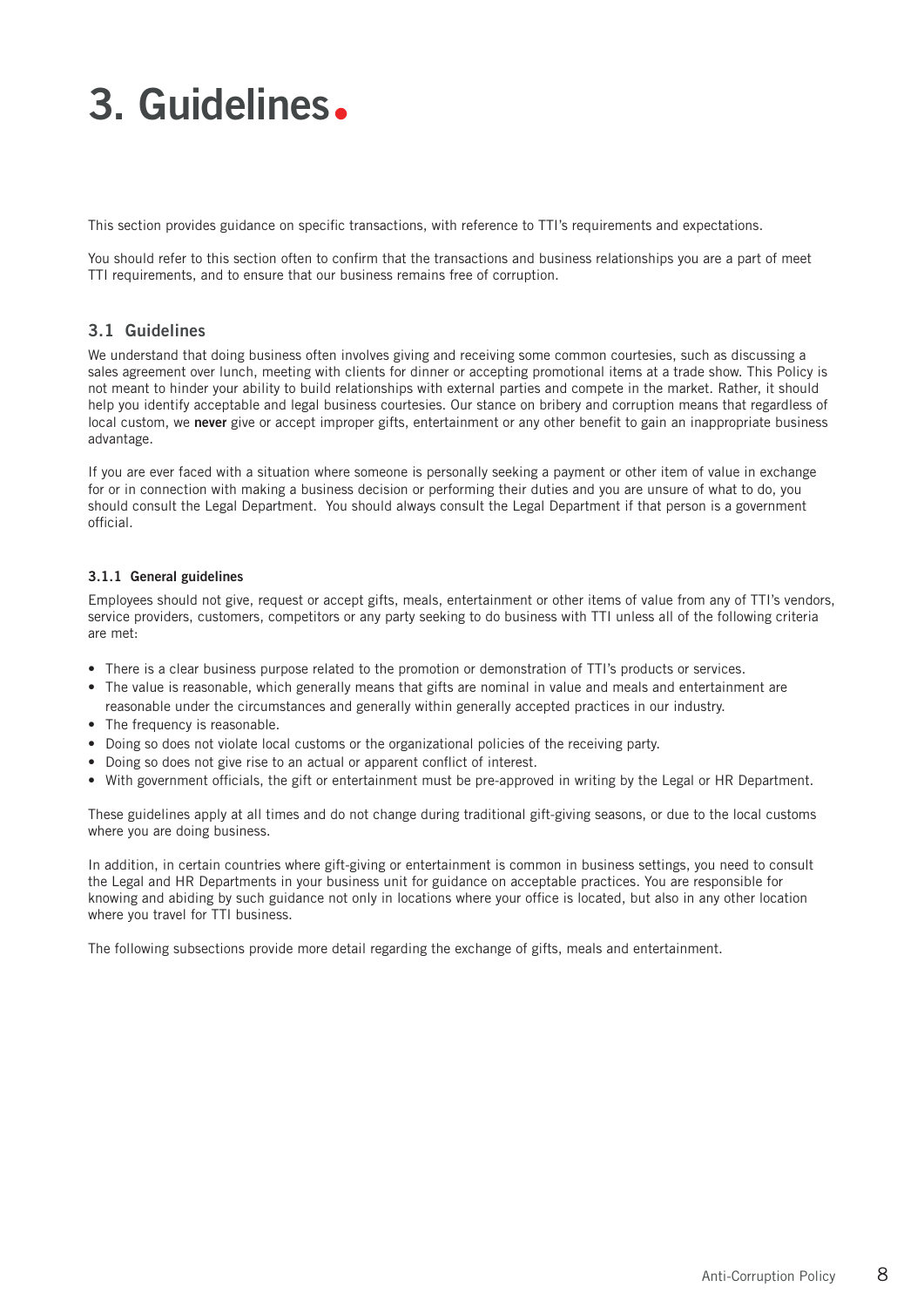#### 3.1.2 Gifts

- Gifts are limited to items of nominal (low) value. Such gifts could include the following:
	- Promotional items bearing a company logo or branding
	- Greeting or holiday cards
	- Simple food items
	- Reasonably priced plants or flowers
	- Other low-value items given as part of a cultural or national holiday (see below for cash gifts exchanged in these circumstances)
- Cash gifts are not encouraged, but TTI understands that they are sometimes exchanged as part of certain national or cultural holidays (for example, the exchange of "red pockets" for Chinese New Year). Cash gifts should only be given under the following circumstances:
	- The cash gift is provided as part of a national or cultural holiday
	- The cash gift is reasonable in value for the occasion
	- No more than one cash gift is given to or received from the same person during the holiday or cultural event period

#### Living Our Values

Scenario: At a recent trade show, I offered potential customers various TTI-branded

Response: Yes. Nominal gifts (having little-tono value) provided as part of demonstrating TTI products are allowed.

Scenario: In the country I work in, it is<br>
common to give "red pockets" during settings. Can I exchange red pockets with our business associates?

Response: Under our Policy, we can give or receive cash gifts, such as red pockets, in our capacity as TTI employees, during national or cultural holidays or other occasions when such gifts are customarily exchanged. The red pocket, or other cash gift, must still meet the general guidelines on gifts described above. Please note that it must be of nominal/low value and not given to or received from the same person more than once during the span of the holiday or cultural event. This Policy's guidelines do not restrict the value or frequency at which you can exchange cash gifts with friends and family using your own personal funds.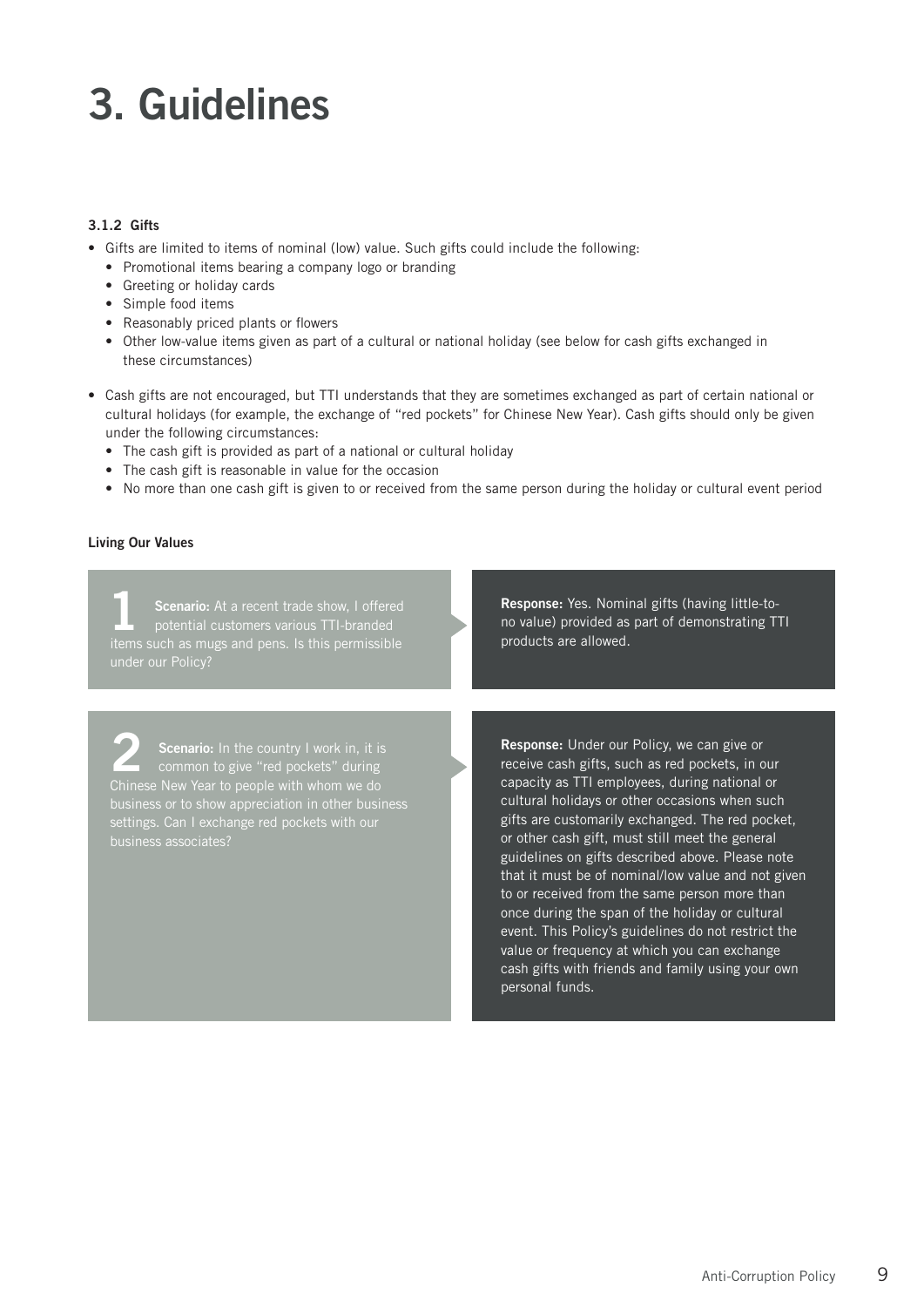#### 3.1.3 Meals and entertainment

Providing meals and entertainment to existing and potential clients and business partners is a common practice and can be an important element of our business relationships. However, meals and entertainment can be abused by being excessive or too frequent. We must follow the standards set out below to ensure we are participating in proper activities:

- Meals and entertainment should be limited to simple meals or other appropriate activities, such as a local sightseeing tour, a sporting or cultural event, or a game of golf.
- When providing meals or entertainment to a member of another company, you must know their rules on receiving these types of benefits. Many of our customers and other business partners have Codes of Conduct and other policies similar to ours that do not allow their employees to accept meals or entertainment that are lavish, frequent and not genuinely backed up by a valid business purpose. So do not pay the check for a business partner's employee when doing so would violate that business partner's policies.
- If you have any doubt about whether a particular event is too lavish to comply with this Policy, get pre-approval from the Legal and/or HR Department at your business unit.

#### Living Our Values

Scenario: We are trying to expand our business with contacts in Paris, so I arrange for him and his family to stay there for a week at no charge, and I offer to have TTI pay for their plane tickets. I think that he is also making these same hints to competitors and that they have done things for him in the past, so I don't want us to be at a disadvantage.

Response: In this situation, you did not live up to our values. This benefit is clearly being offered with the intent to influence the buyer to give us more business, and he and his family are personally benefiting by receiving a lavish vacation. It does not matter if you think or hear rumors that others may be offering this individual these types of benefits. In fact, this person is likely violating the policies of his company by soliciting and accepting these types of gifts, and you would be doing his employer a favor by taking steps to disclose his actions. You should have consulted with Legal when he began making these types of hints.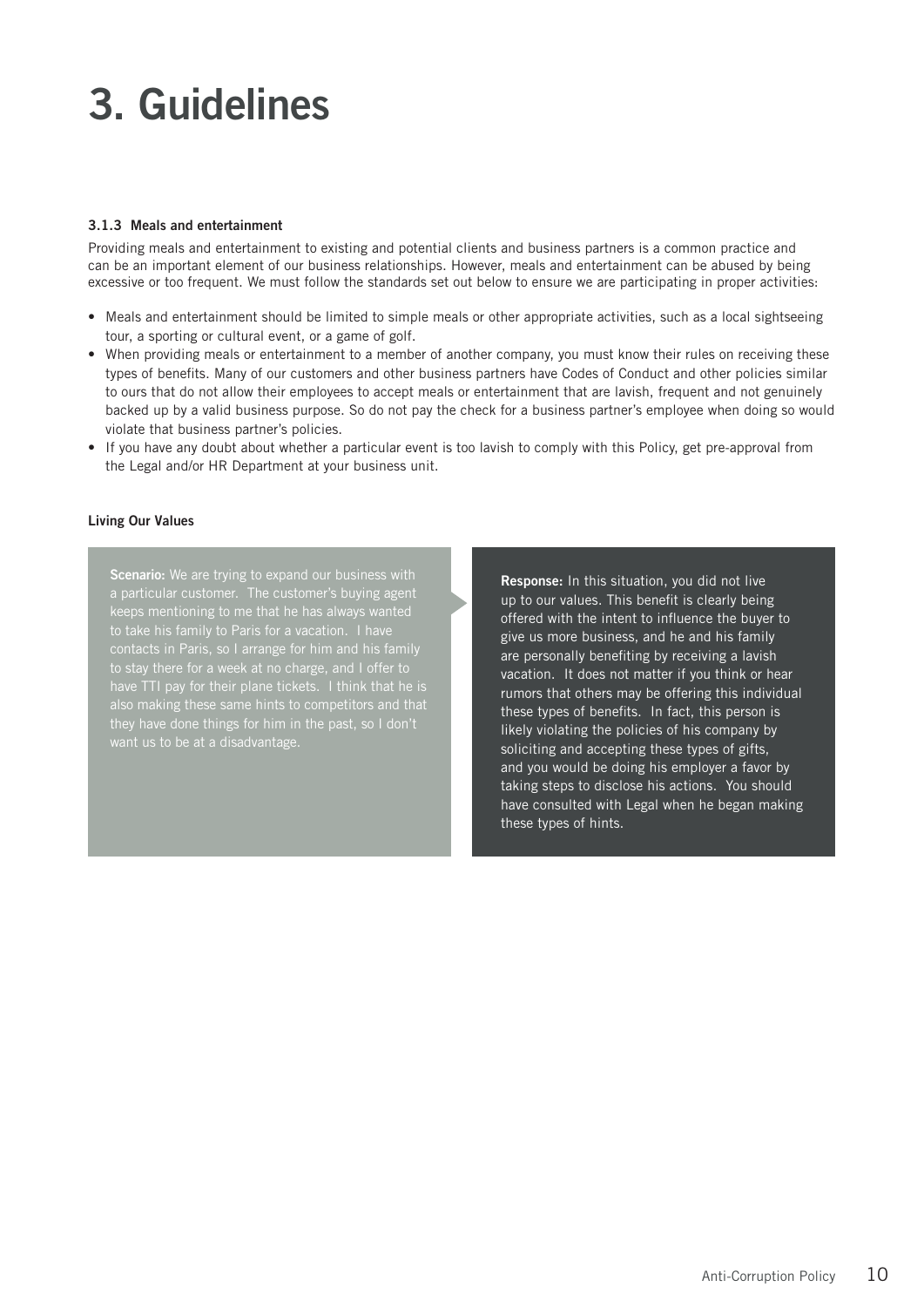### 3.2 Company-sponsored travel

As an international company, we may at times be asked to pay the travel expenses of our customers, third parties or other external parties in connection with TTI-related business. We need to make sure that TTI-sponsored travel is not provided for improper reasons, meaning that it is not provided to gain an improper business advantage or to unduly influence a customer's decision or a third party's actions.

Whether we indeed sponsor someone's travel depends on the circumstances, but we must always ensure that there is a clear business purpose and agenda, and that the sponsored travel is completed by the person(s) for whom it was arranged.

Once you have ensured that these two requirements are satisfied, you must check that the following additional standards are also met.

Company-sponsored travel must be:

- Accounted for in our budget
- Provided as part of a factory or showroom tour, training, sales meeting or similar business-related activity
- Along the shortest and least expensive route (where possible)
- Via Economy class unless you have obtained approval from someone at a Director level or above
- Limited to accommodation in business hotels or other modest 3-4 star hotels
- Pre-approved by the Director of your department, and also by the Legal or HR Departments if the travel is provided for government officials

Company-sponsored travel does NOT include:

- Meals and incidentals
- Trip extensions and detours
- Gifts and other forms of entertainment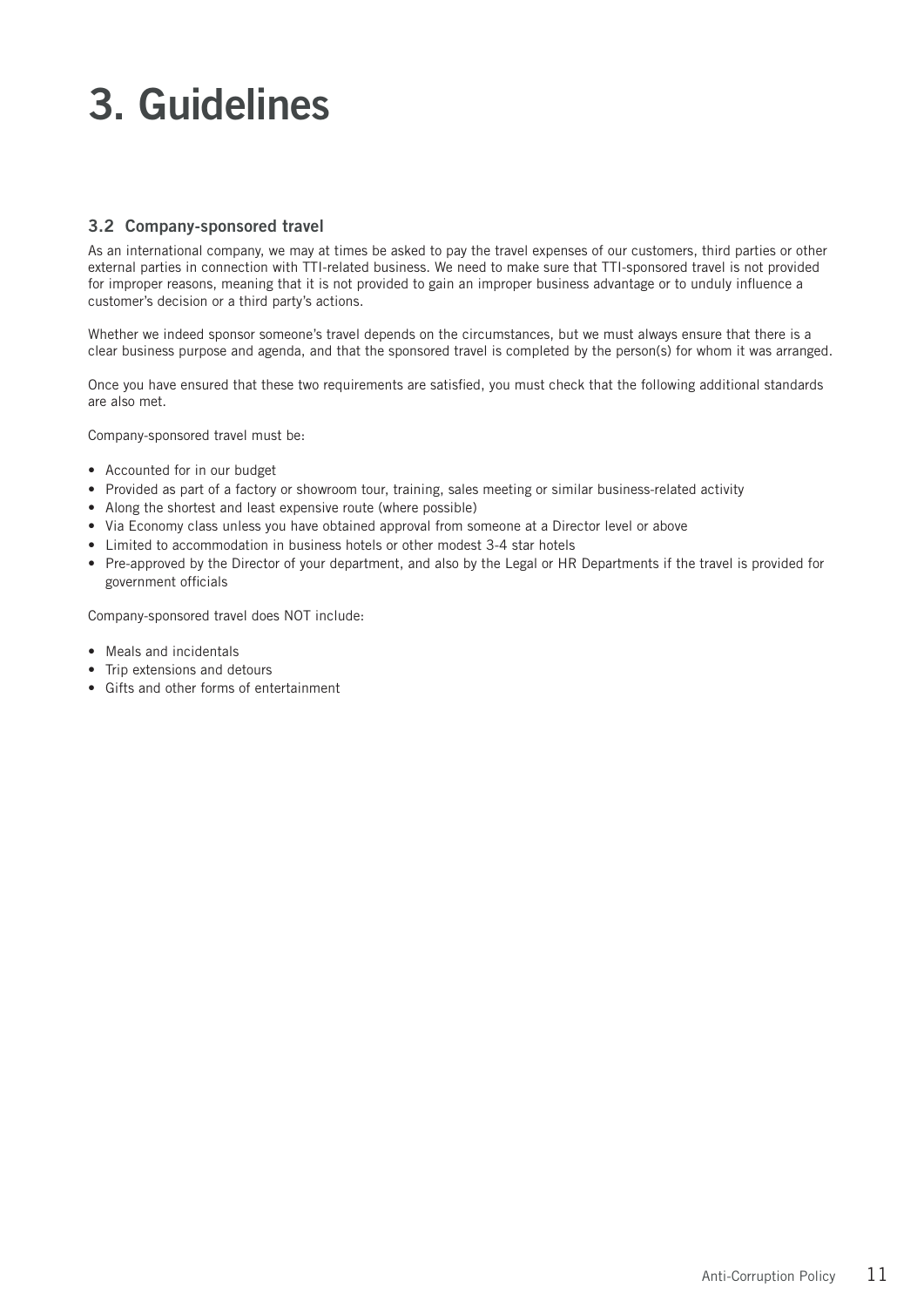### 3.3 Political contributions

To remain free from corruption, we need to be aware of requests for political contributions by counterparties or government officials in exchange for influencing a transaction or spurring the completion of a pending deal. For example, a potential customer might state that he will buy TTI products if we make a contribution to a government department, organization, political party or group with which the customer or his relatives are associated. Political contributions are especially concerning because they are hard to trace back to the person, group or company that requested them.

To minimize the possibility of corruption, we cannot make political contributions on TTI's behalf without obtaining the prior written approval of the Group Vice-President, General Counsel and Chief Compliance Officer.

Under no circumstances can a political contribution be made to gain an improper business advantage or if it would be otherwise unlawful under the laws of the country where the government department, political party, group/organization or official is based.

### 3.4 Charitable contributions

As a global company, we are in a position to help those in need through charitable contributions. However, charitable contributions, like political contributions, can be an underhanded way to provide bribes. This can occur when counterparties or government officials request donations to charities with which they are associated as a prerequisite to or part of a transaction with us.

The following circumstances may suggest that a charitable contribution is being requested for improper purposes:

- The donation is requested as part of a business transaction.
- The charity or the party requesting the donation does not provide details about the charity, its purpose, location or the reasons for the donation.
- The charity requests that the contribution be made to a different country or entity.
- A government official has requested or suggested the donation.

Under no circumstances can a charitable contribution be used to gain an improper business advantage, or otherwise violate the laws of the country where the contribution is to be made.

#### Living Our Values

Scenario: We engaged an agent to help facilitate an agreement with a new customer. The agent informed the contract with TTI if we directed an initial lumppayment to conclude negotiations.

Response: In this case, you lived up to our values. The customer's representative required TTI to make a charitable contribution in order to secure a business advantage. Any payment made to secure such an advantage is against our Policy, even if it is made to a charity.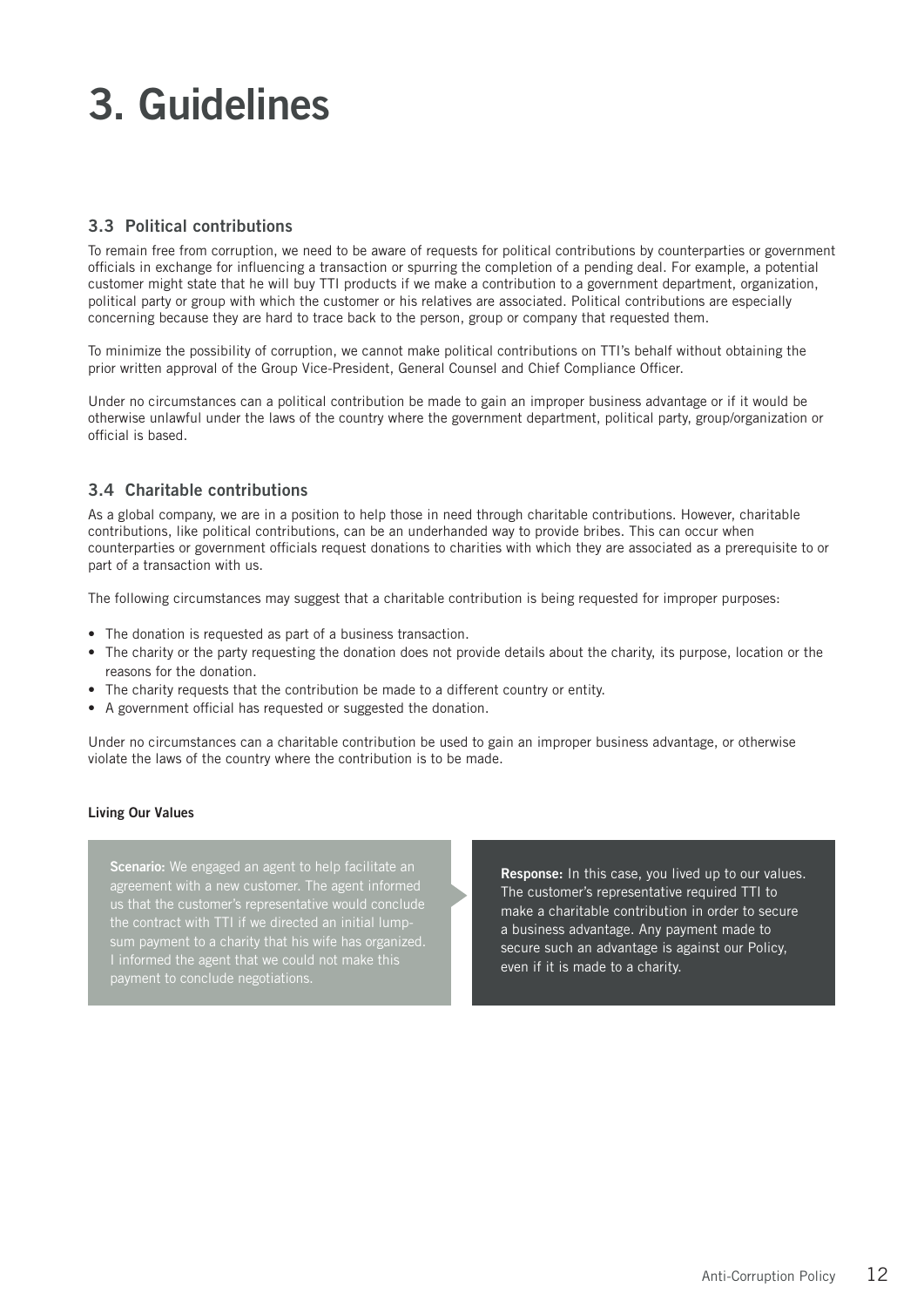### 3.5 Engaging business partners

Engaging business partners, such as agents, distributors and suppliers, is a necessary part of our business. They provide materials we need to build our world-class products, represent our brand in global markets and reach new customers. Essentially, these business partners are an extension of TTI, and any corrupt acts they carry out while conducting business for us can create liability for our company.

Therefore, we must only choose business partners that we would feel comfortable representing our brand and values. To accomplish this goal, we have adopted a robust due diligence process to review potential business partners and monitor existing partners. The due diligence process involves the following actions:

- Gathering background information
- Identifying red flags
- Continually monitoring

#### 3.5.1 Gathering background information

The due diligence process starts with collecting background information on the potential business partner. The following information should be gathered before entering into any agreement:

- Company registration information
- Names, nationalities and resumes of all principal officers, directors and shareholders
- List of all related entities
- Revenue history of the business partner over the last  $3 5$  years
- Civil and criminal history of all principal officers, directors and shareholders
- Government positions (current or former) of all principal officers, directors and shareholders and their relatives and business associates
- Civil, criminal and regulatory history of the business partner
- Reputation of the business partner

#### 3.5.2 Identifying red flags

While collecting background information on a potential business partner, you may notice certain "red flags," or warning signs about the party that suggest they may be more likely to pay a bribe, engage in corruption or be otherwise unsuited to carry out their responsibilities. The following is a list of common red flags:

- Questionable background or reputation, such as allegations of improper business practices (like paying bribes or allegations of fraud)
- Lack of reputable business/personal references
- Unknown to industry competitors
- Referred to us by a government official
- Seems unqualified to provide the services we need
- Unwilling to reveal identities of its owners, principals, directors or employees
- Not open to agreeing with our Business Partner Code of Conduct
- Requests unique or unusual payment arrangements, such as payment in cash, payment in another country's currency, payment to seemingly unrelated parties or payment to a bank account in a different country
- Has members who are TTI employees or are related to TTI employees

Discovery of any red flags should promptly be referred to members of the Legal Department for further review before continuing with the potential business partner.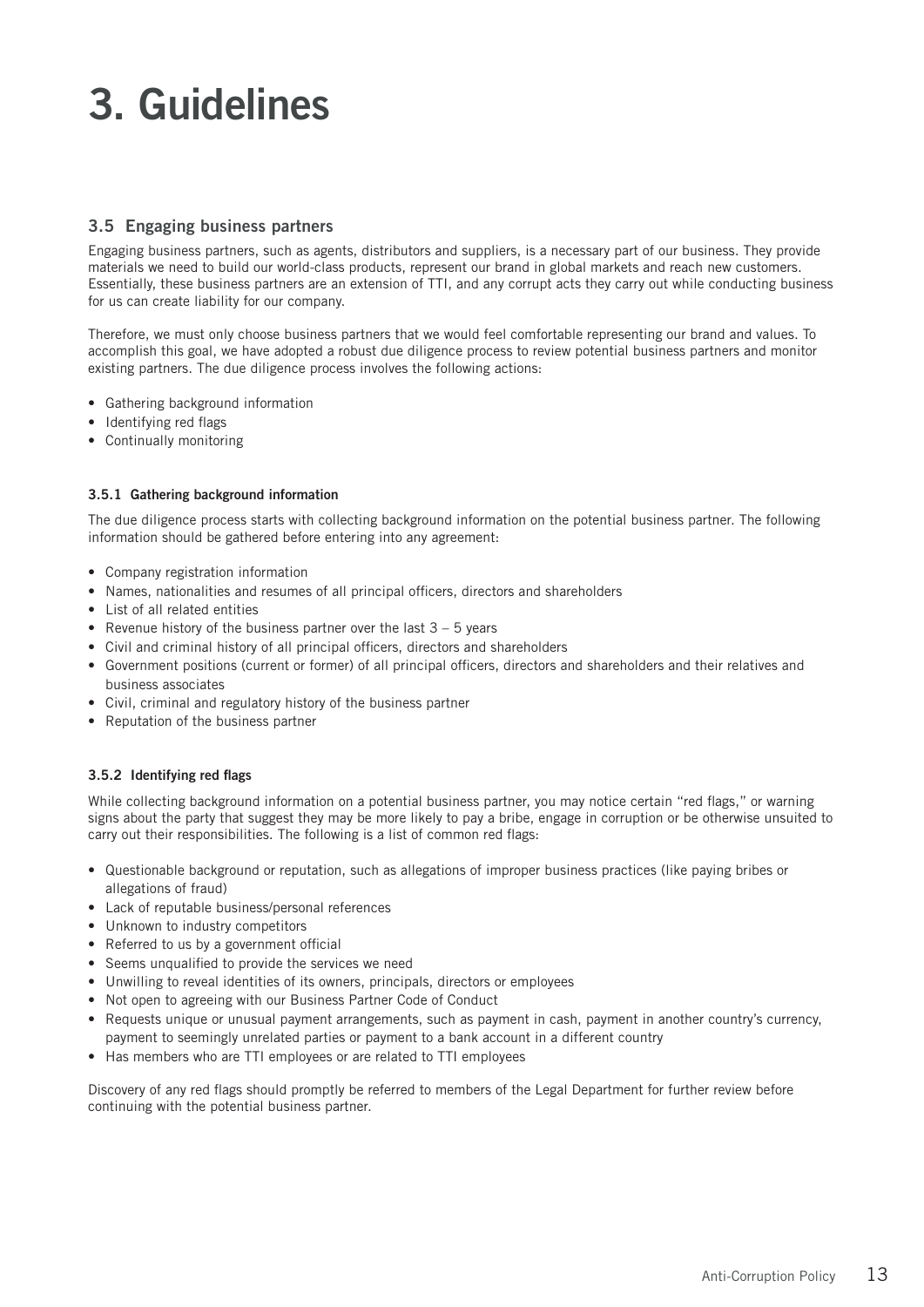#### 3.5.3 Monitoring performance

Collecting background information is not enough to determine whether a potential business partner is suited to work with TTI. We need to continually monitor business partners even after engagement to see if any new red flags arise. Contact the Legal Department if the business partner takes any of the following actions:

- Does not pay TTI invoices in a timely manner
- Offers to buy our products at a higher-than-normal cost or requests an unusually large discount
- Submits invoices for unusual or excessive expenses or other requests
- Requests payments to a different recipient or offshore account
- Frequently invites TTI members to meetings, gatherings or other events involving government officials
- Receives negative remarks from or fails any TTI or third-party audit
- Becomes involved in bankruptcy proceedings
- Receives fines or penalties or becomes the subject of a complaint from non-compliance with the law, especially anticorruption laws

This list of red flags is NOT exhaustive. If other red flags become apparent, additional due diligence or other remediation may be required. Contact the Legal Department for further guidance.

#### 3.5.4 Compensation

One of the simplest ways to prevent corruption by business partners is to compensate them in accordance with a strict set of rules, including the following:

- We do not pay more than market price for the goods or services business partners are providing.
- Success fees and premiums to business partners must be approved by Legal, closely monitored and properly documented.

#### Living Our Values

Scenario: We have been considering utilizing a new distributor to resell products in a high-risk territory. We decided to conduct some background research on do not know much about this company. My co-worker suggested that we try the distributor on a short-term another reseller in the area. I agreed with him and sent the distributor our standard paperwork.

Response: In this scenario, you did not live up to our values. While it was commendable that you conducted due diligence on this potential new business partner and identified a red flag—the fact that businesses in the area do not know much about this company—you should not have decided to engage the distributor without consulting the Legal Department for advice on how to proceed.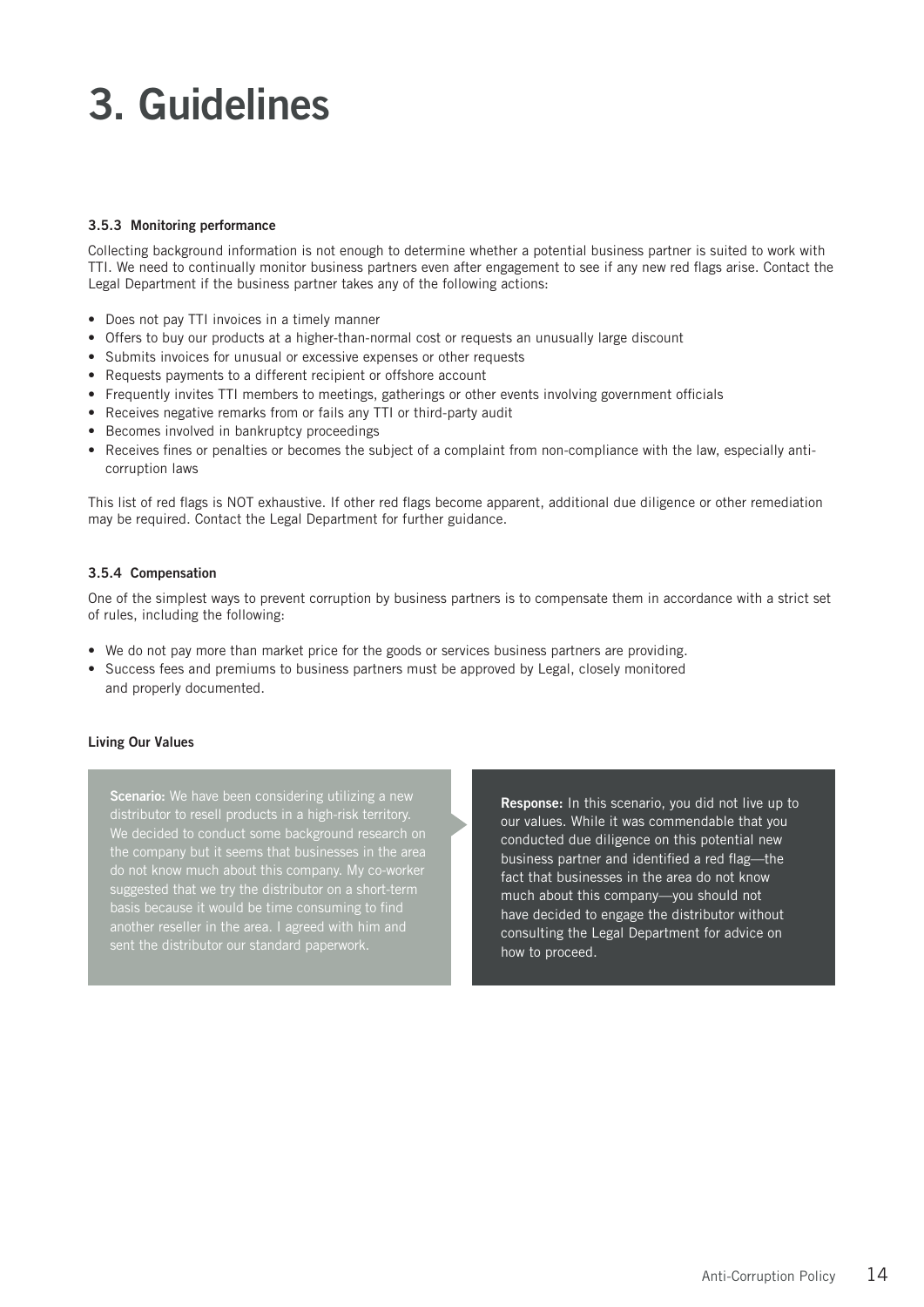### 3.6 Solicitation of bribes

Solicitation of bribes occurs when someone requests or asks TTI (directly or indirectly) for a payment in exchange for an improper business advantage. Solicitation of bribes is against the law and our Policy.

If someone tries to solicit a bribe from you, you should:

- Firmly, but politely refuse to make the payment.
- Report the incident to the Legal Department.

#### 3.6.1 Exception for extenuating circumstances

There are certain situations where you are permitted to make a payment that is otherwise not allowed under the law or our Policy. These situations are very rare and the payment is allowed only if extenuating circumstances exist. Extenuating circumstances exist when 1) you are requested to make a payment and 2) refusal could lead to bodily harm.

The threat of bodily harm could be to yourself, your co-workers or the family members of you or your co-workers.

Any potential or actual extenuating circumstances encountered, and any payments made in such situations, must be promptly reported to the Legal Department once it is safe to do so.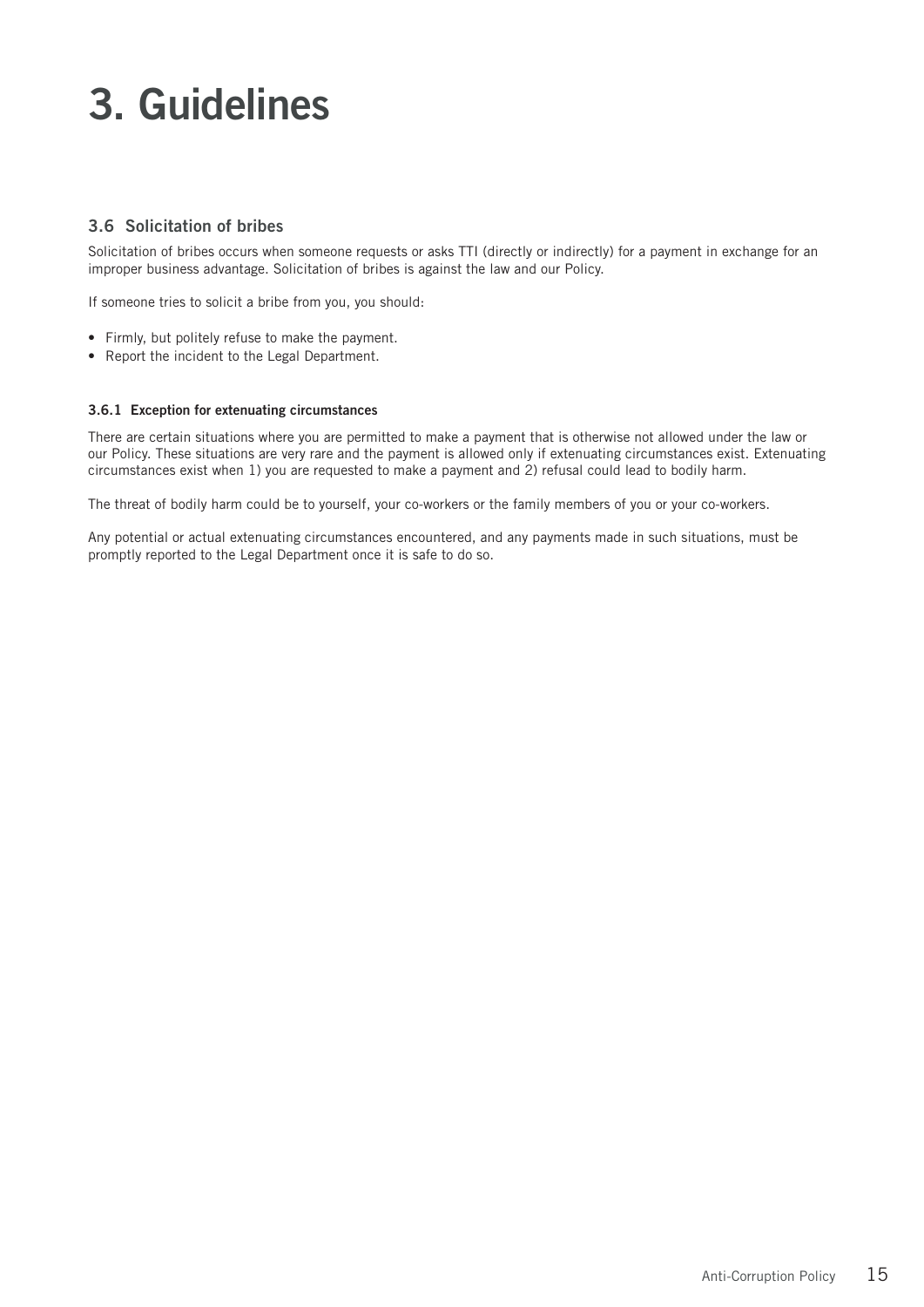## 4. Reporting Violations.

The key to our culture of ethical conduct is honest, transparent communication. If you have any questions or concerns, or if you witness potential violations of this Policy, you are urged to speak with us.

We operate under a NO RETALIATION policy, which means that we will never retaliate against anyone who makes a report to us in good faith. Also, your report will be confidential and we will take our best efforts to ensure that your identity is not disclosed.

Reports can be made to the following individuals at TTI:

- The Group Vice-President, General Counsel and Chief Compliance Officer
- The Legal Department
- The Human Resources Department
- Your Supervisor (unless the nature of the issue makes doing so inadvisable)

If you prefer, you may anonymously report your concerns to us by —

Email:

**ttiinquiries@fulcrum.com** 

or Hotline:

https://www.ttigroup.com/reporting-hotline/

or by Mail:

Fulcrum Inquiry, Complaint Resolution Department,  $\bullet$ 707 Wilshire Boulevard, Suite 2050, Los Angeles, CA 90017

or Fax:

**图** +1.213.891.1300 (US fax line)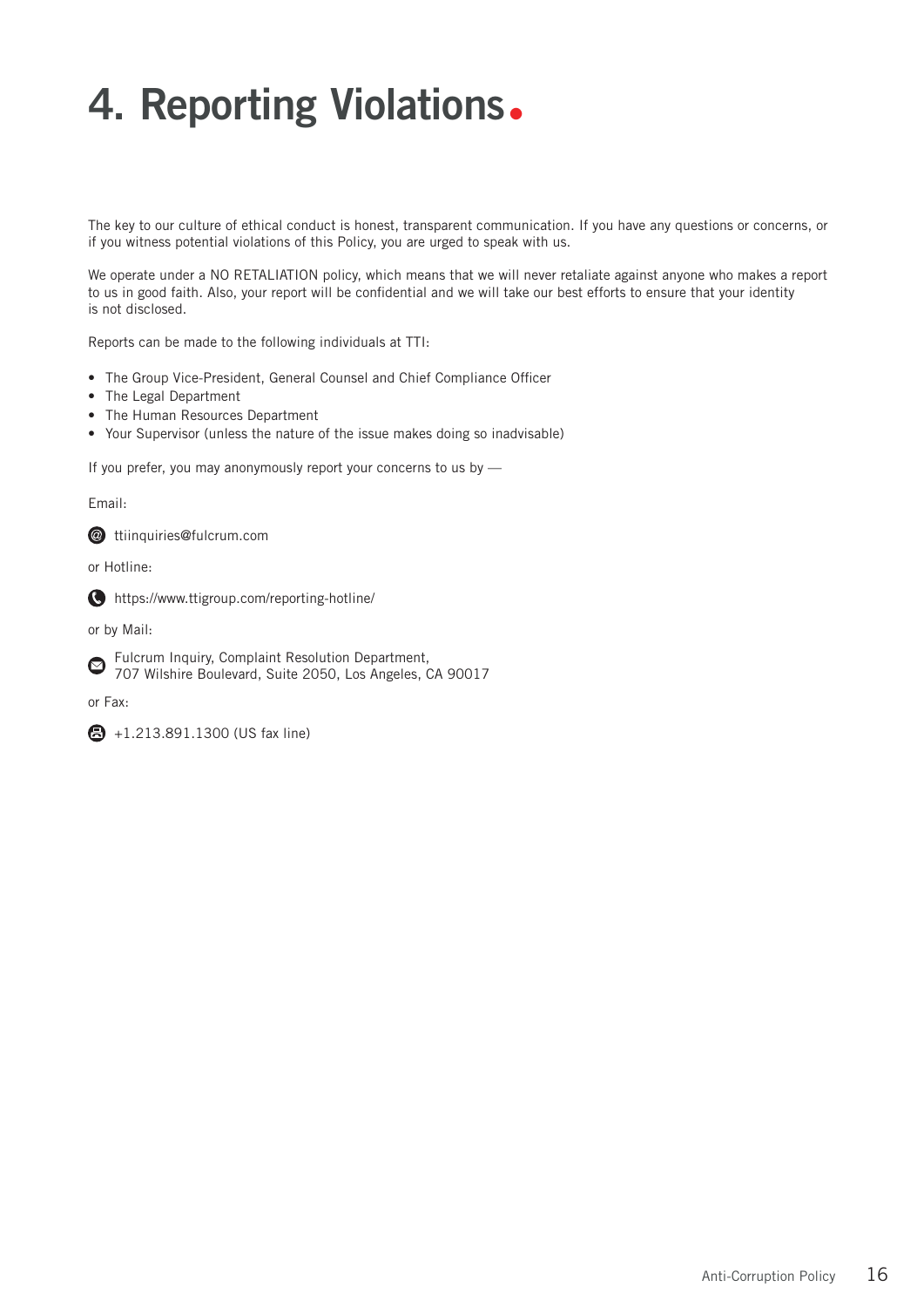## 5. Conclusion.

Thank you for reading our Anti-Corruption Policy. The information in this Policy supplements our Code of Ethics and Business Conduct, serves as a manual to help you face potential corruption with confidence and gives you the tools necessary to make the right decisions.

Most importantly, this Policy demonstrates our commitment to supporting you as a TTI employee, and our genuine interest in helping you make decisions in accordance with our values.

If a situation does not feel right, you have our full support to walk away from it and seek further guidance from various resources within the company.

For further information on our values and commitment to ethical conduct, please see the following resources:

- TTI Code of Ethics and Business Conduct
- Business Partner Code of Conduct